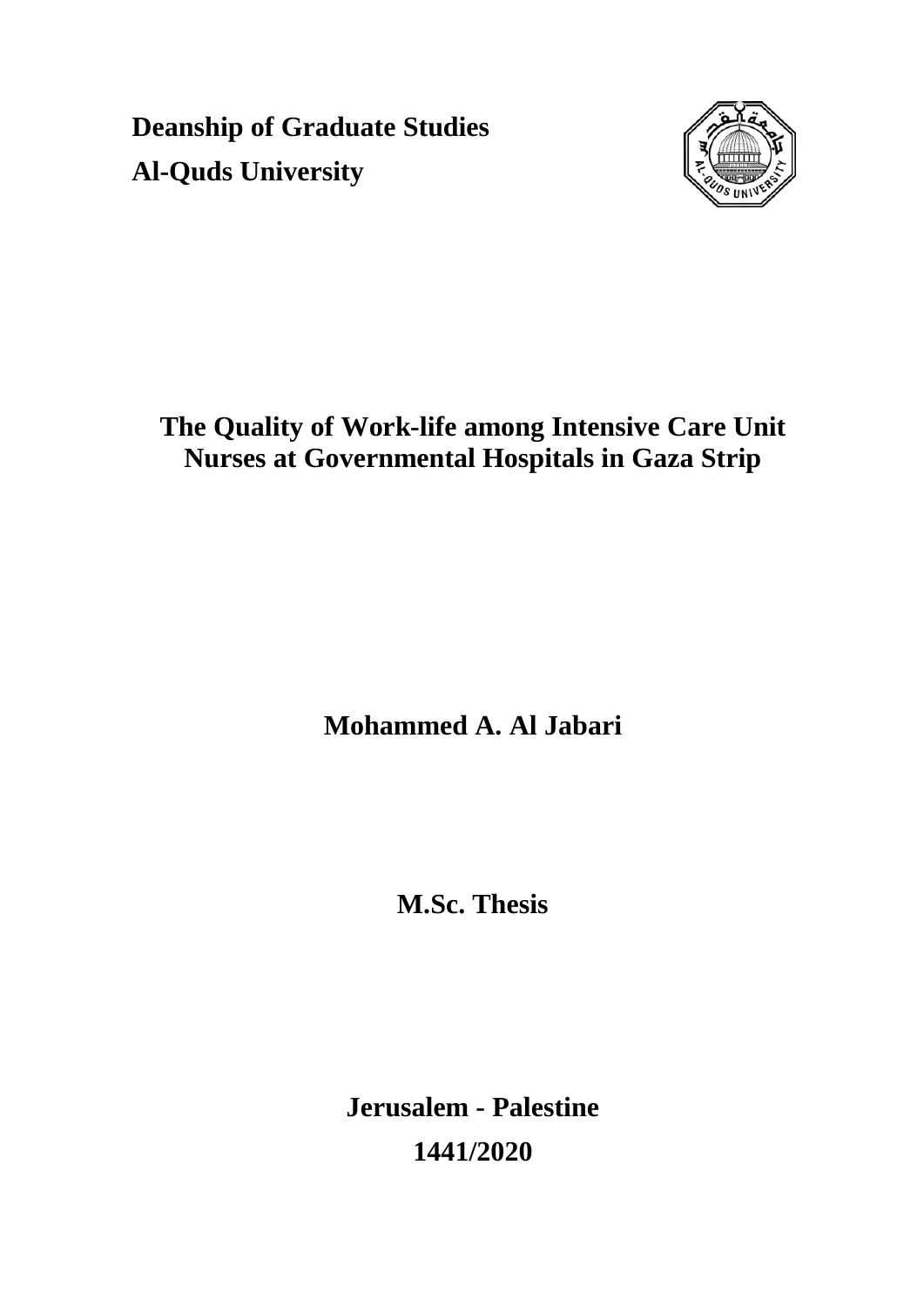# **The Quality of Work-life among Intensive Care Unit Nurses at Governmental Hospitals in Gaza Strip**

# Prepared by: **Mohammed A. Al Jabari**

B. Sc. Palestine College of Nursing - Palestine

Supervisor: Dr. Motasem S. Salah

A Thesis Submitted in Partial Fulfillment of Requirements for the Degree of Master of Nursing Management /Faculty of Health Professions/Al-Quds University

**1441/2020**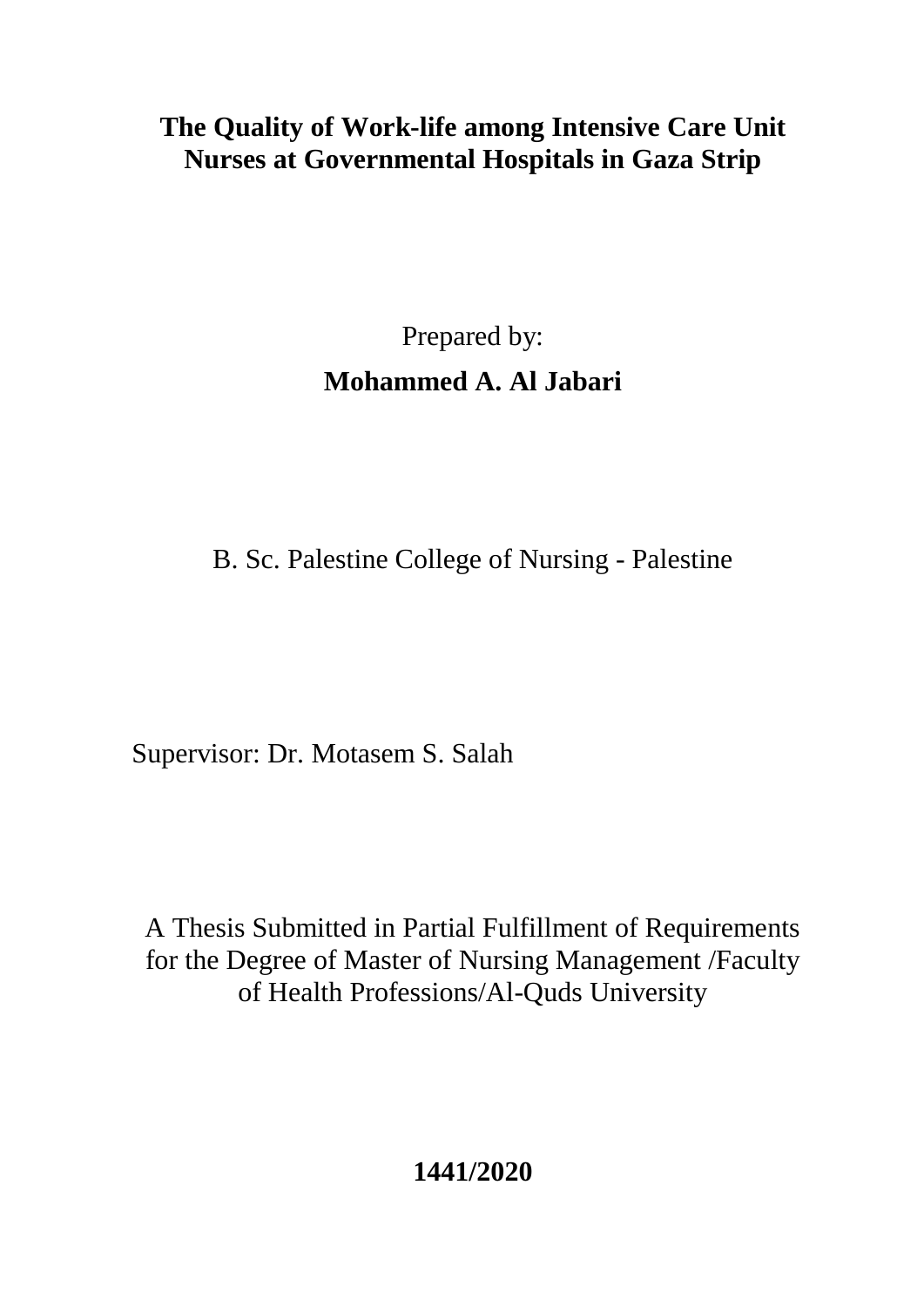**Al Ouds University Deanship of Graduate studies Nursing Management Program / Nursing Department** 



#### **Thesis Approval**

#### The Quality of Work-life among Intensive Care Unit Nurses at Governmental Hospitals in Gaza Strip

Prepared By: Mohammed A. I. Aljabari Registration No: 21710727

Supervisor: Dr. Motasem Salah

Master thesis submitted and accepted, Date: / / The names and signatures of the examining committee members are as follows:

1- Head of Committee: Dr. Motasem Salah 2- Internal Examiner: Dr. Yousef Awad

3- External Examiner: Dr. Mahmoud Radwan

| Signature:      |  |
|-----------------|--|
| Signature:      |  |
| Signature: . M. |  |
|                 |  |

Jerusalem - Palestine

1441/2020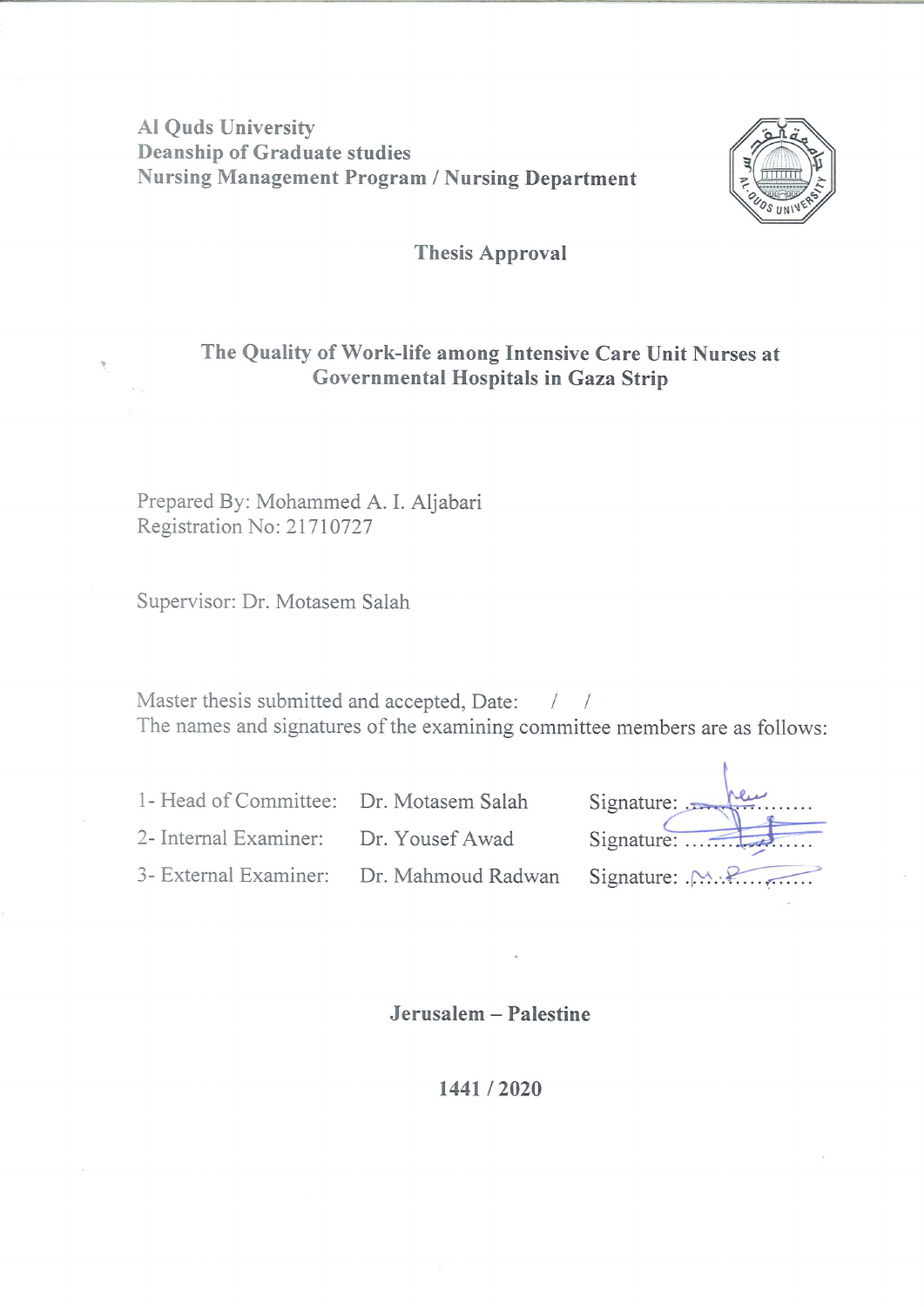#### <span id="page-3-0"></span>**Dedication**

To the great father who devoted this life for us.

To my dear mother who gave me the road to my success.

To my brothers, my sisters and my family.

To my friends and colleagues and of course.

To all my relatives who encouraged me to complete this work.

To the Palestinian people especially for martyrs who sacrificed their lives for Palestine and Al-Aqsa.

Heartfelt thanks and appreciations to all those who contributed to the completion of this thesis … without your support, this work would not come to end.

#### **Thank you and may Allah bless you**

#### **Mohammed Atta Al Jabari**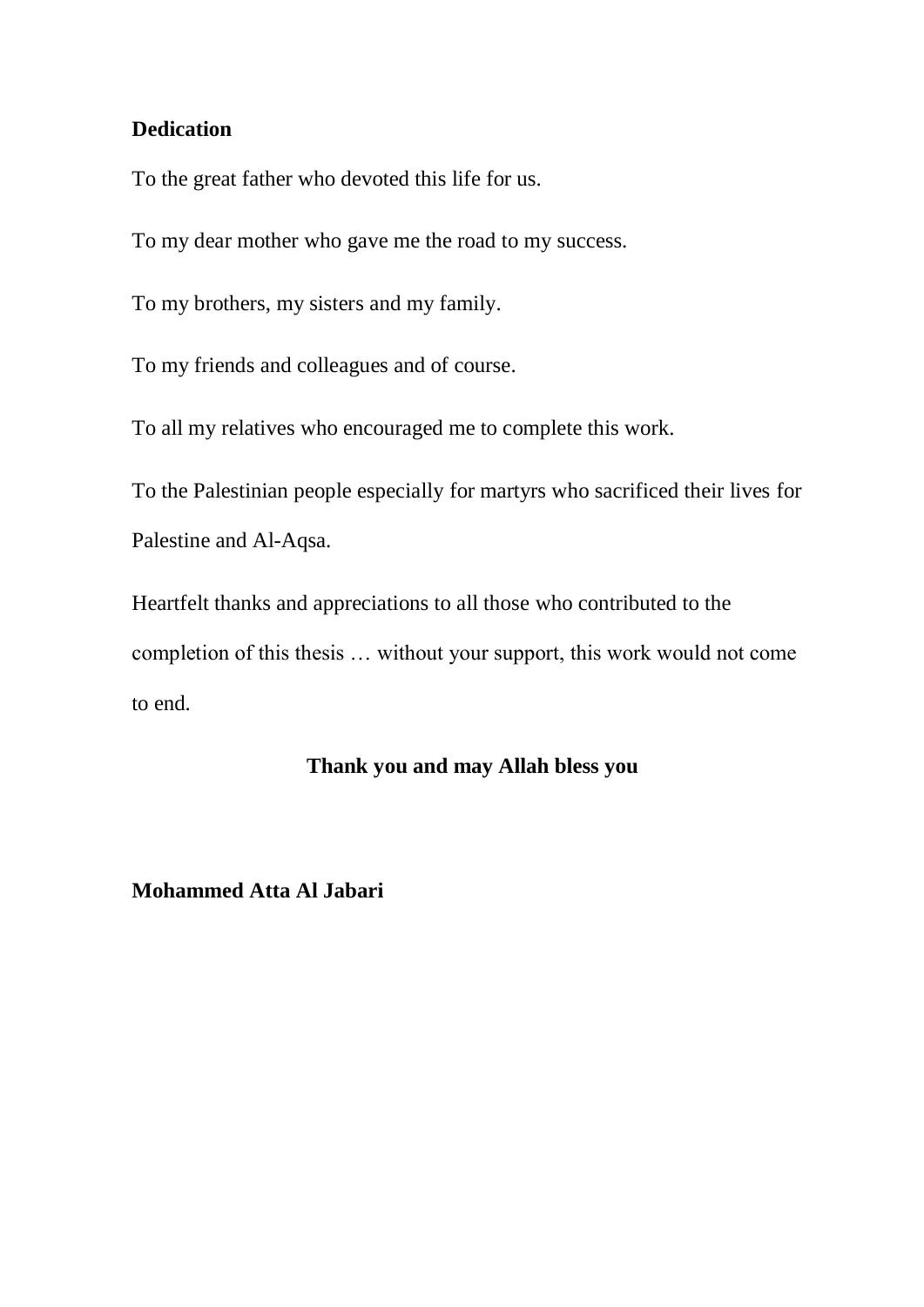### <span id="page-4-0"></span>**Declaration**

I certify that this thesis submitted for the degree of Master, is the result of my own research, except where otherwise acknowledged, and this study (or any part of the same) has not been submitted for a higher degree to any other university or institution.

**Signature:**

#### **Mohammed Atta Al Jabari**

Date: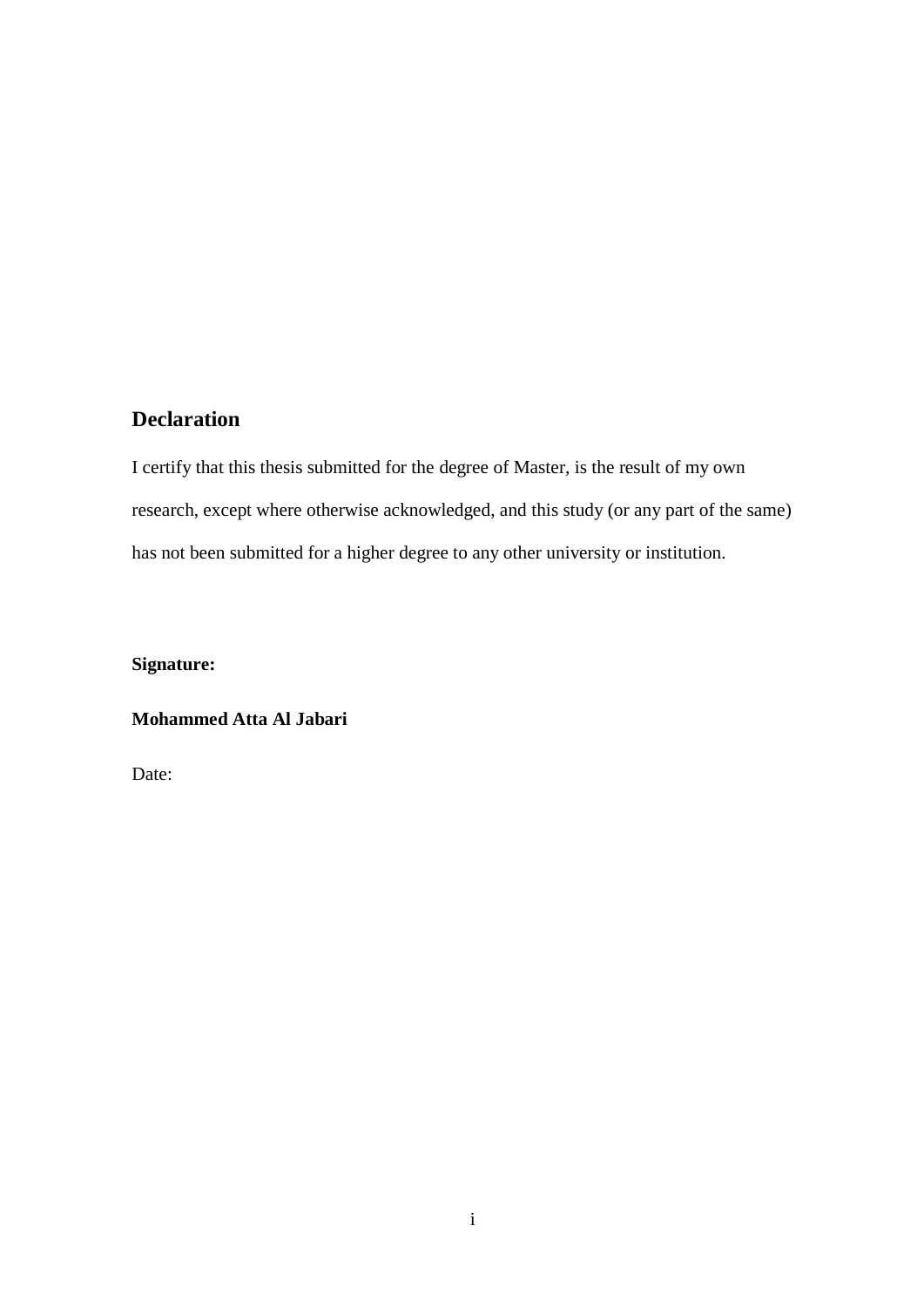#### <span id="page-5-0"></span>**Acknowledgment**

I thank Allah for helping me all the moments and during my study.

Thanking all those who have helped me throughout the course of the study in general and this thesis in particular, would need a book of its! The list is endless.

Special thanks and respect to the academic and administrative staff in the School of Nursing at Al Quds University for their collaborations, supports, and assistance.

Special thanks to my teachers in the School of Nursing who give me the science and art of nursing.

I had the great fortune to complete this study under the supervision, and guidance of Dr. Motasem Salah

Special thanks to health care providers within the Ministry of Health hospital, the atmosphere reigning within you made my work enjoyable.

Special and very deep thanks to my parents and heartfelt appreciation for what you have done to make me what I am, to all relatives and friends.

Thanks to everyone who participated in this study and to everyone who me not mentioned by the name. Many thanks for the hidden hands that stand behind my work.

#### **Mohammed Atta Al Jabari**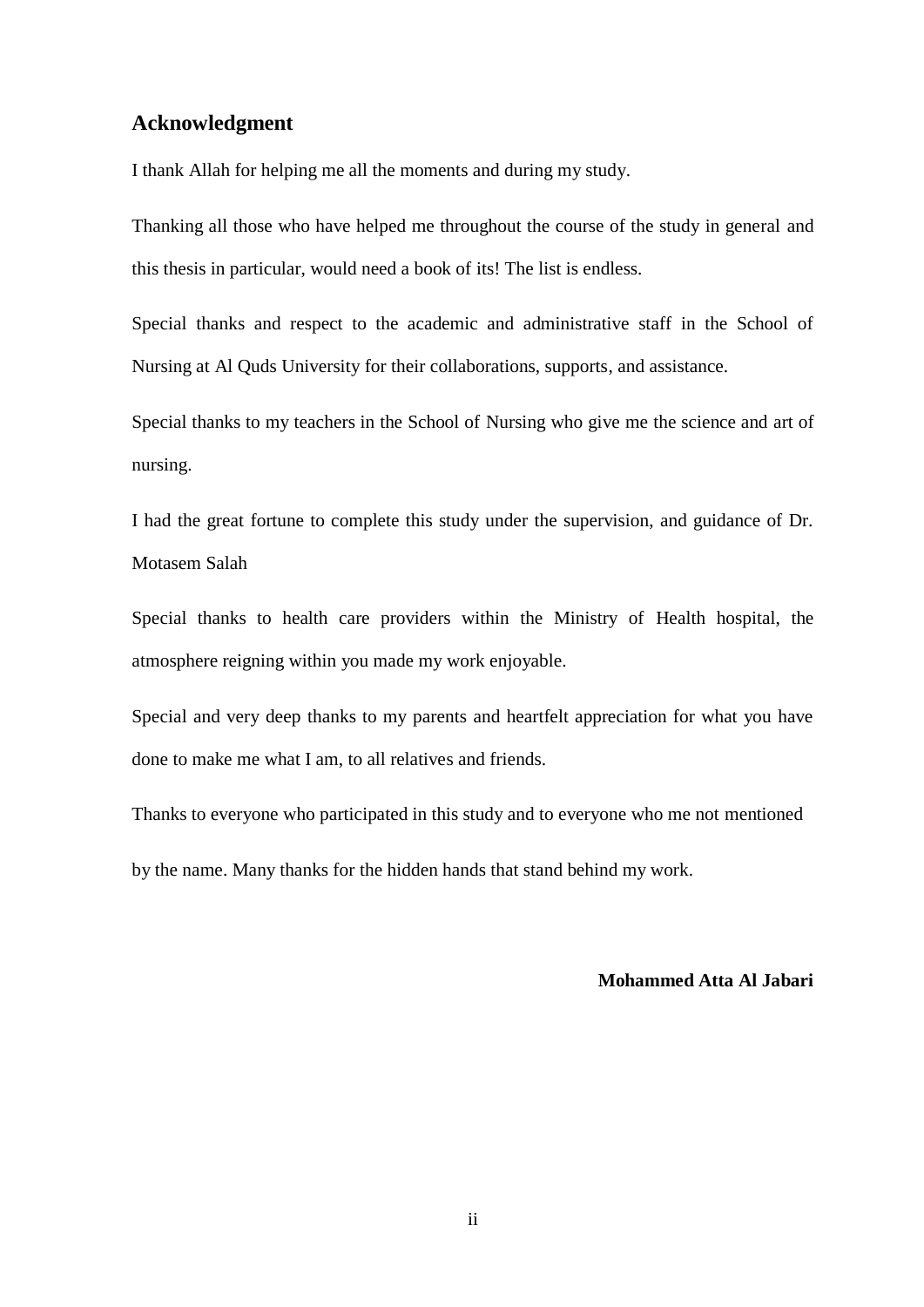#### <span id="page-6-0"></span>**Abstract**

Nurses are the largest group and front-line workforce in the health care system. The work environment of intensive care nurses characterized by creating obstacles for nurses in performing patient care tasks, Quality of nursing care is considered as an important aspect in evaluating the quality of health care. High quality of work-life is essential for organizations to achieve high performance and growth in profitability and to continue to attract and retain employees. The purpose of the study was to assess the quality of work-life (QWL) among nurses working in ICU departments at governmental hospitals in the Gaza Strip. The researcher used a quantitative cross-sectional descriptive design. The population of the study consisted of all ICU nurses working at 5 Governmental Hospitals in the Gaza Strip/Palestine. A self-administered questionnaire was distributed to 102 nurses which was developed by the researcher, out of which (88.7%) responded, Data was analyzed by using the statistical package of social science version 23 using descriptive statistics, means, standard deviation one-sample t-test, and independent t-test. The validity of the questionnaire was tested and the total instrument reliability test (Cronbach's Alpha) gave a score of 0.924 and it is considered a high score. The results of the study showed, about two-thirds of the participants(75.5%) was married, and the respondents' age was between 21 and 50 years and the highest number of nurses 50 (49.0%) aged 30\_39 years, and the nurses had bachelor degree (85.3%) while (9.8%) had master degree, The males represented (76.5 %) of the participants while the females (23.5%), while their years of experience in ICU were between 1 and 15 years. More than half (61.8%) of the participants receive a salary between (1001-2000) NIS. And the results of this study showed that the overall level of work-life domains was moderate (mean  $= 3.31$ , S.D.  $= 0.48$ ) with total relative weight (66.2%), and the total weight for each domain as following job autonomy domain gets the first rank followed by job satisfaction followed by staff retention, and last rank domain was work environment with relative weight as follow(72.0%), (69.4%), (63.5%) and (62.5%). Also result showed statistically significant differences between nurses' responses regarding gender, female nurses have higher mean in quality of work-life domains compared to males, while no statistically significant differences between the quality of work-life domains with qualification, job title, marital status and Experience years in ICU. The study showed that nurses' quality of work-life is at a moderate level. As QWL has an important impact on attracting and retaining employees, it is necessary to pay more attention to the nurses' QWL and its affecting factors. The policymakers should develop strategies for improving the nurses' work conditions and their QWL, so that, nurses will be able to perform better care for their patients. This research provides an initial step in understanding the work-life of ICU nurses at governmental hospitals in GS. the study recommended the policymaker at MOH to implement strategies that enhance the level of job satisfaction, improve the working environment in ICU, limit the engagement of ICU nurses into non-nursing duties and provide an adequate number of ICU nurses.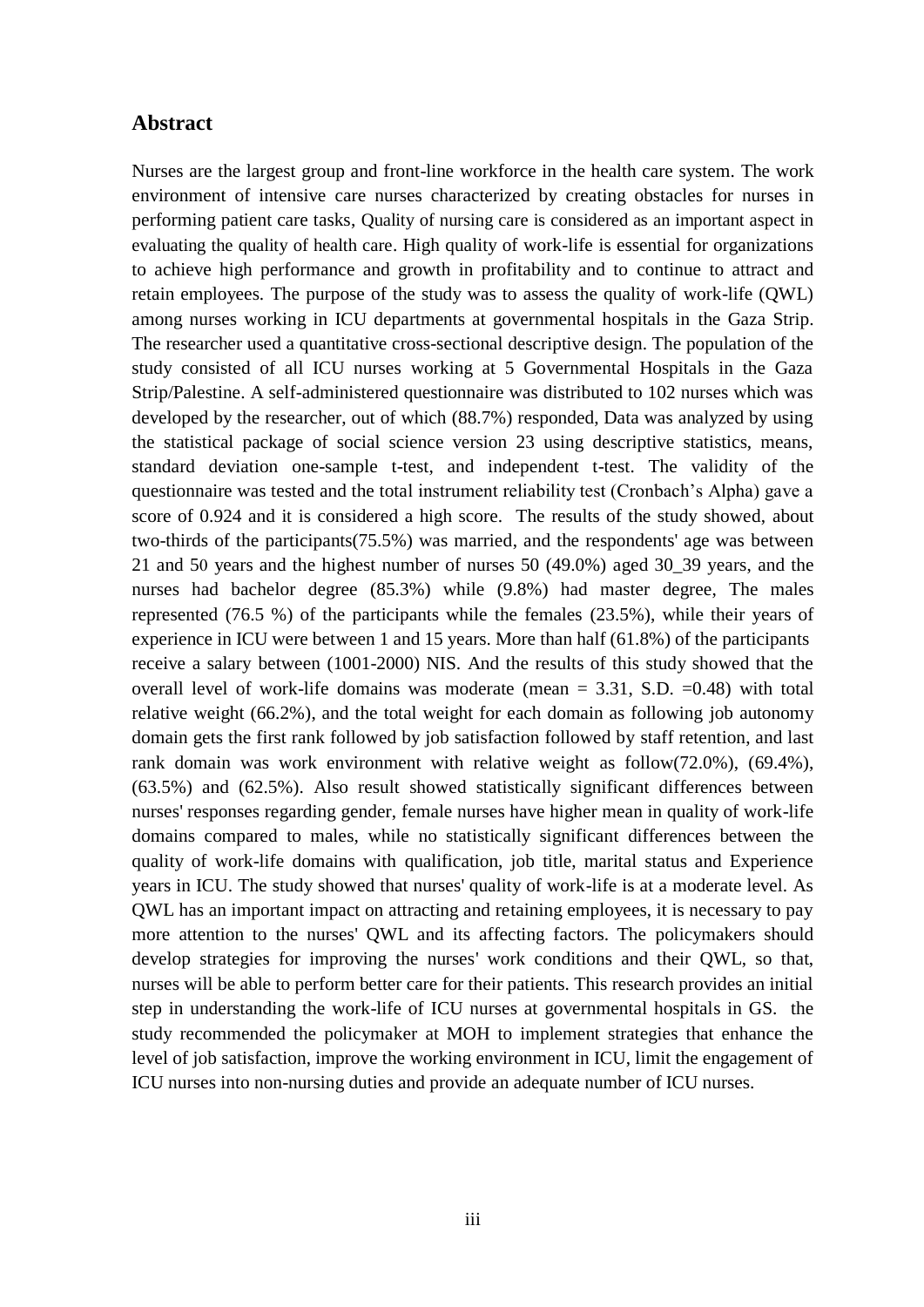## <span id="page-7-0"></span>**Table of Contents**

| 1.3                                                                                  |  |
|--------------------------------------------------------------------------------------|--|
|                                                                                      |  |
|                                                                                      |  |
|                                                                                      |  |
|                                                                                      |  |
|                                                                                      |  |
|                                                                                      |  |
|                                                                                      |  |
| 1.7.4 Overview for the government hospitals in the Palestinian Ministry of Health in |  |
|                                                                                      |  |
|                                                                                      |  |
|                                                                                      |  |
|                                                                                      |  |
|                                                                                      |  |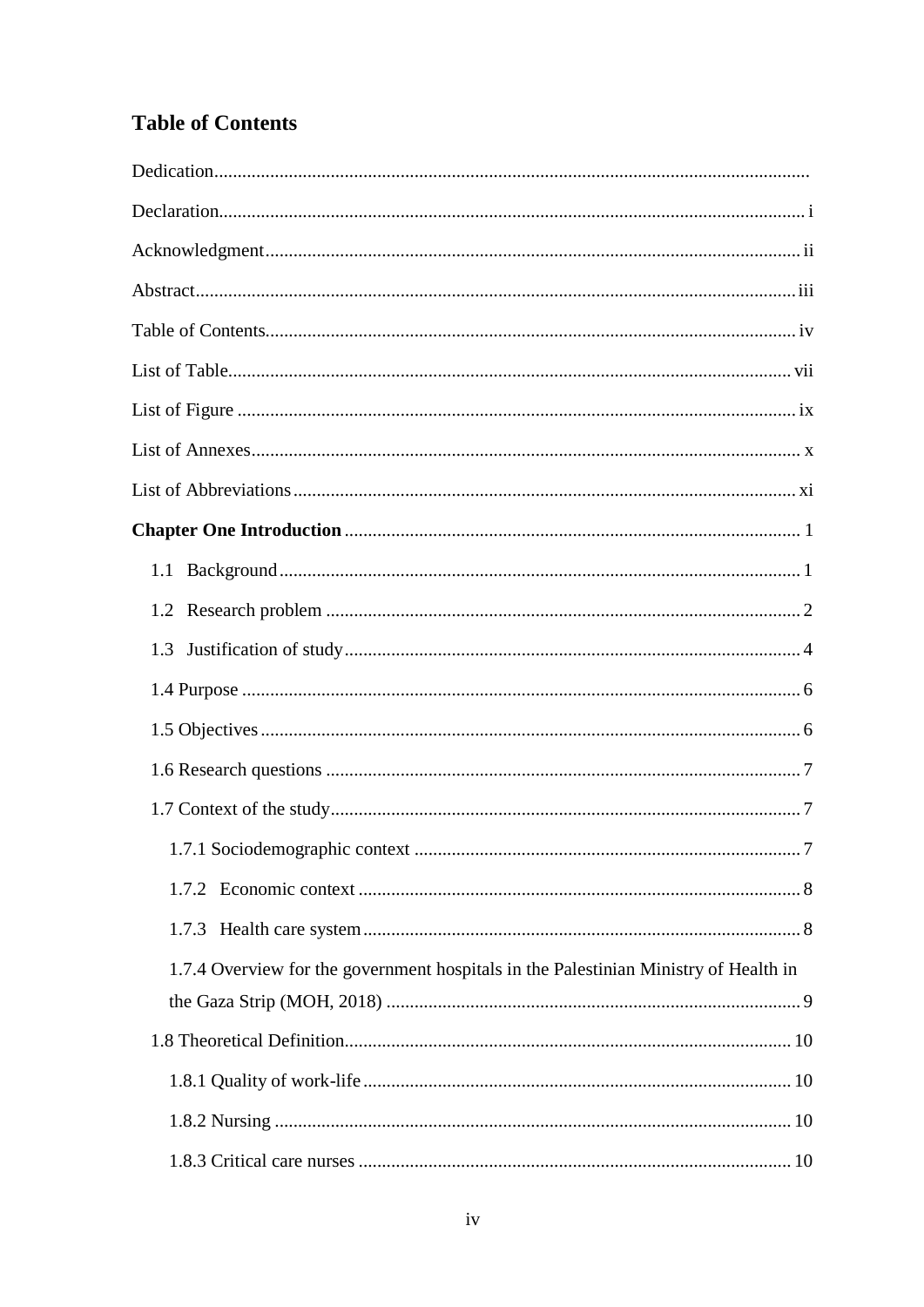|     | 40 |
|-----|----|
|     |    |
|     |    |
|     |    |
|     |    |
|     |    |
| 3.7 |    |
|     |    |
|     |    |
|     |    |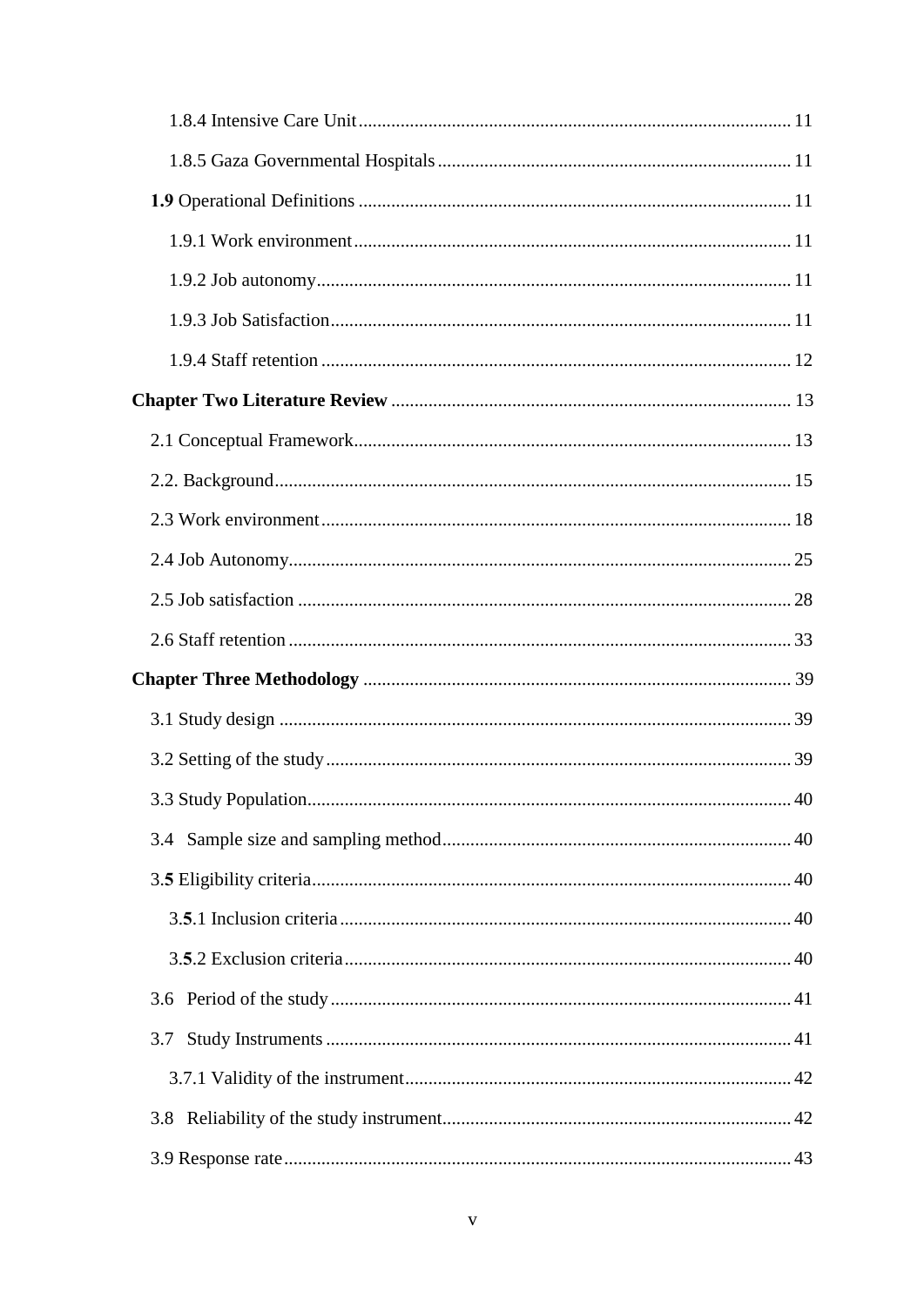| 4.3 Independent t-test and One-way ANOVA test for quality of work-life domains  58 |  |
|------------------------------------------------------------------------------------|--|
|                                                                                    |  |
|                                                                                    |  |
|                                                                                    |  |
|                                                                                    |  |
|                                                                                    |  |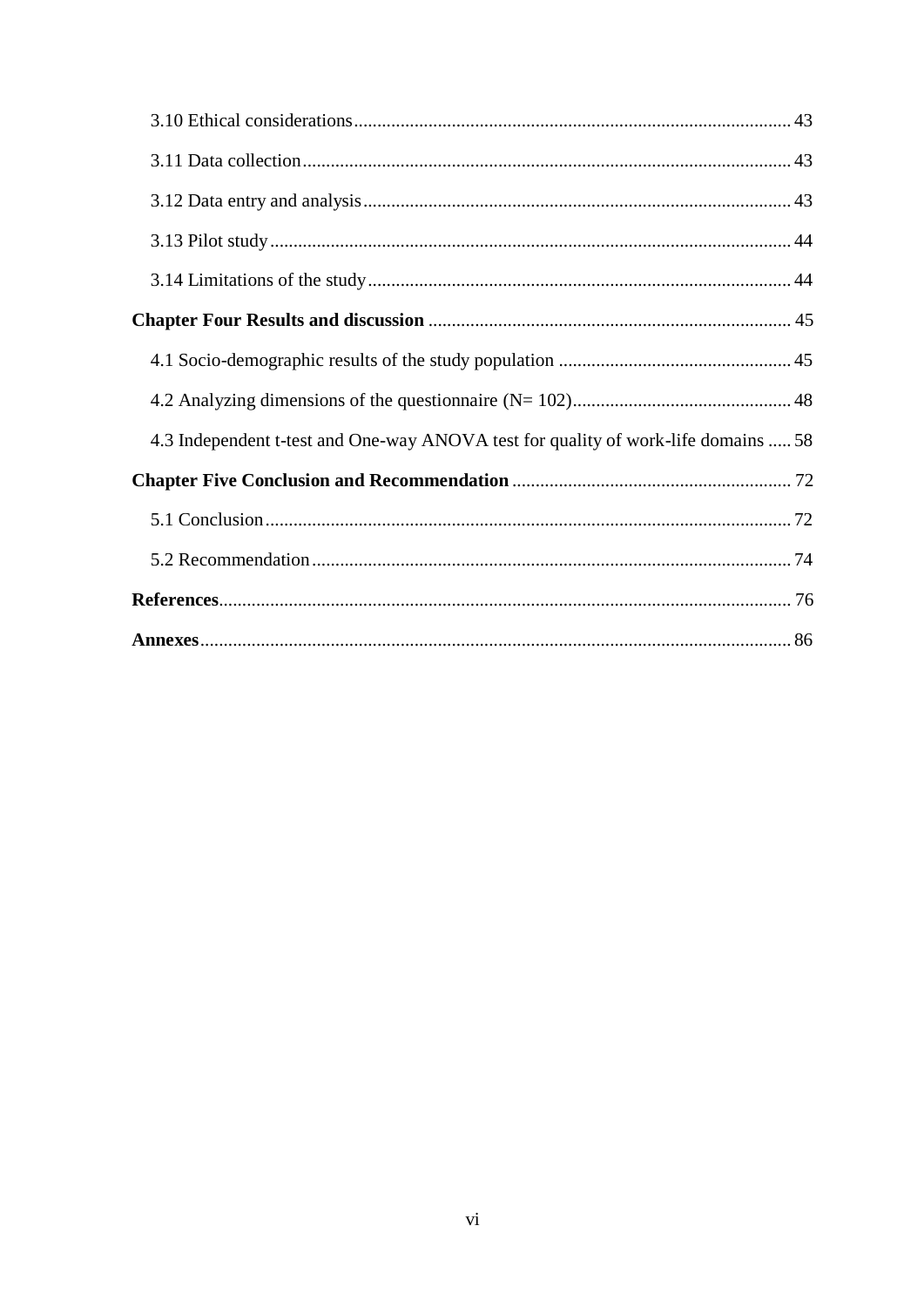## <span id="page-10-0"></span>**List of Table**

| Table (4.1): Sample distribution based on the Participants' Age, marital status,                   |
|----------------------------------------------------------------------------------------------------|
|                                                                                                    |
| Table (4.2): Sample distribution based on the Participants' Work Place, Place of                   |
| Residence, Experience years in ICU and Income in NIS (N= 102)47                                    |
| Table (4.3): Distribution of the study participants according to their perception about            |
|                                                                                                    |
| Table (4.4): Distribution of the study participants according to their perception about the        |
|                                                                                                    |
| Table (4.5): Distribution of the study participants according to their perception about the        |
|                                                                                                    |
| Table (4.6): Distribution of the study participants according to their perception of the staff     |
|                                                                                                    |
| <b>Table (4.7):</b> Distribution of the study participants according to their perception about the |
|                                                                                                    |
| <b>Table (4.8):</b> Differences between quality of work-life domains and nurses' gender ( $N=$     |
|                                                                                                    |
| Table (4.9): Differences between quality of work-life domains and nurses' age categories           |
|                                                                                                    |
| Table (4.10): Differences between quality of work-life domains and nurses' qualifications          |
|                                                                                                    |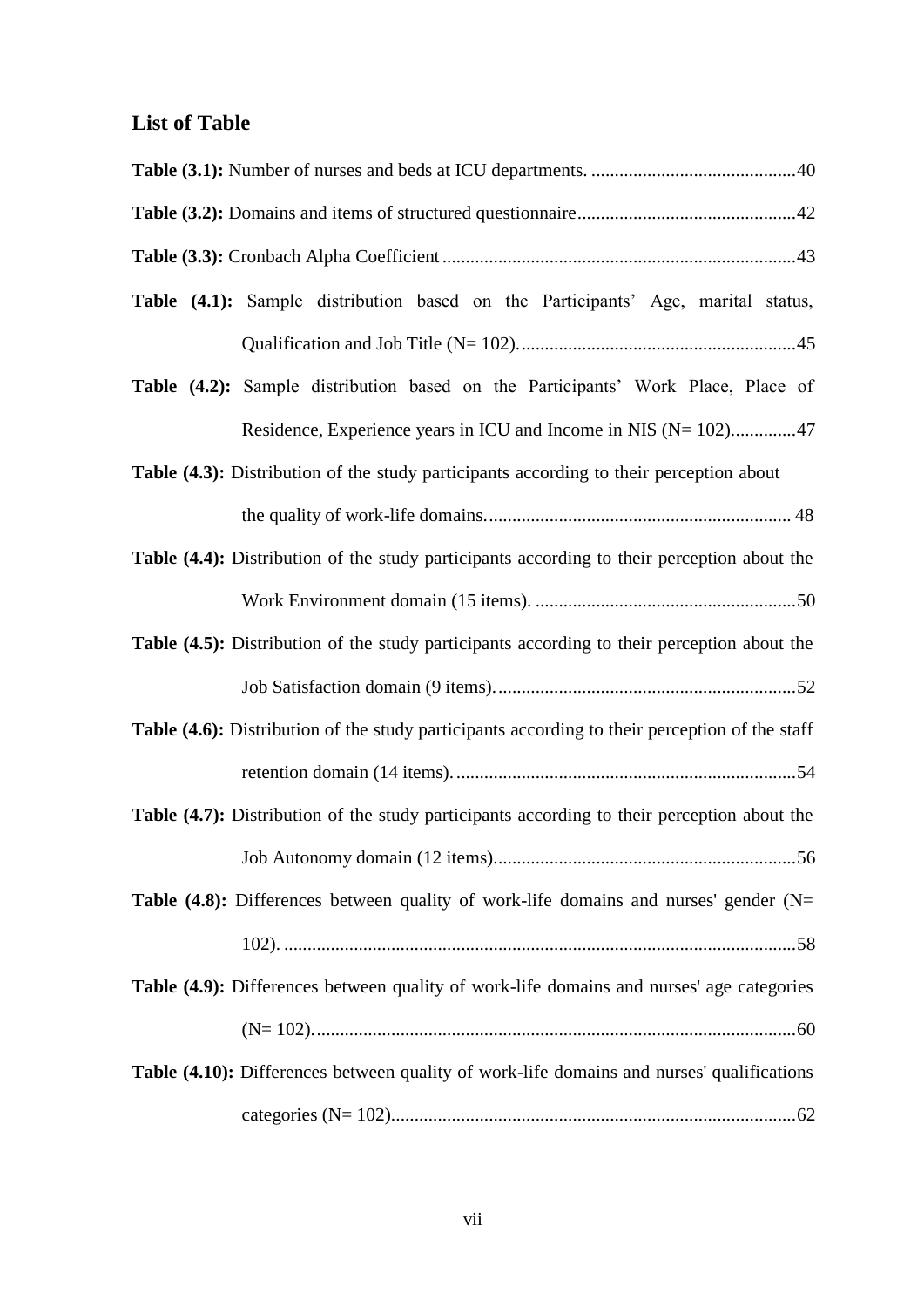| <b>Table (4.11):</b> Differences between quality of work-life domains and nurses' job title ( $N=$ |
|----------------------------------------------------------------------------------------------------|
|                                                                                                    |
| <b>Table (4.12):</b> Differences between quality of work-life domains and nurses' marital status   |
|                                                                                                    |
| <b>Table (4.13):</b> Differences between quality of work-life domains and work place categories    |
|                                                                                                    |
| Table (4.14): Differences between quality of work-life domains and nurses' place of                |
|                                                                                                    |
| Table (4.15): Differences between quality of work-life domains and nurses' Experience              |
|                                                                                                    |
| <b>Table (4.16):</b> Differences between quality of work-life domains and nurses' monthly          |
|                                                                                                    |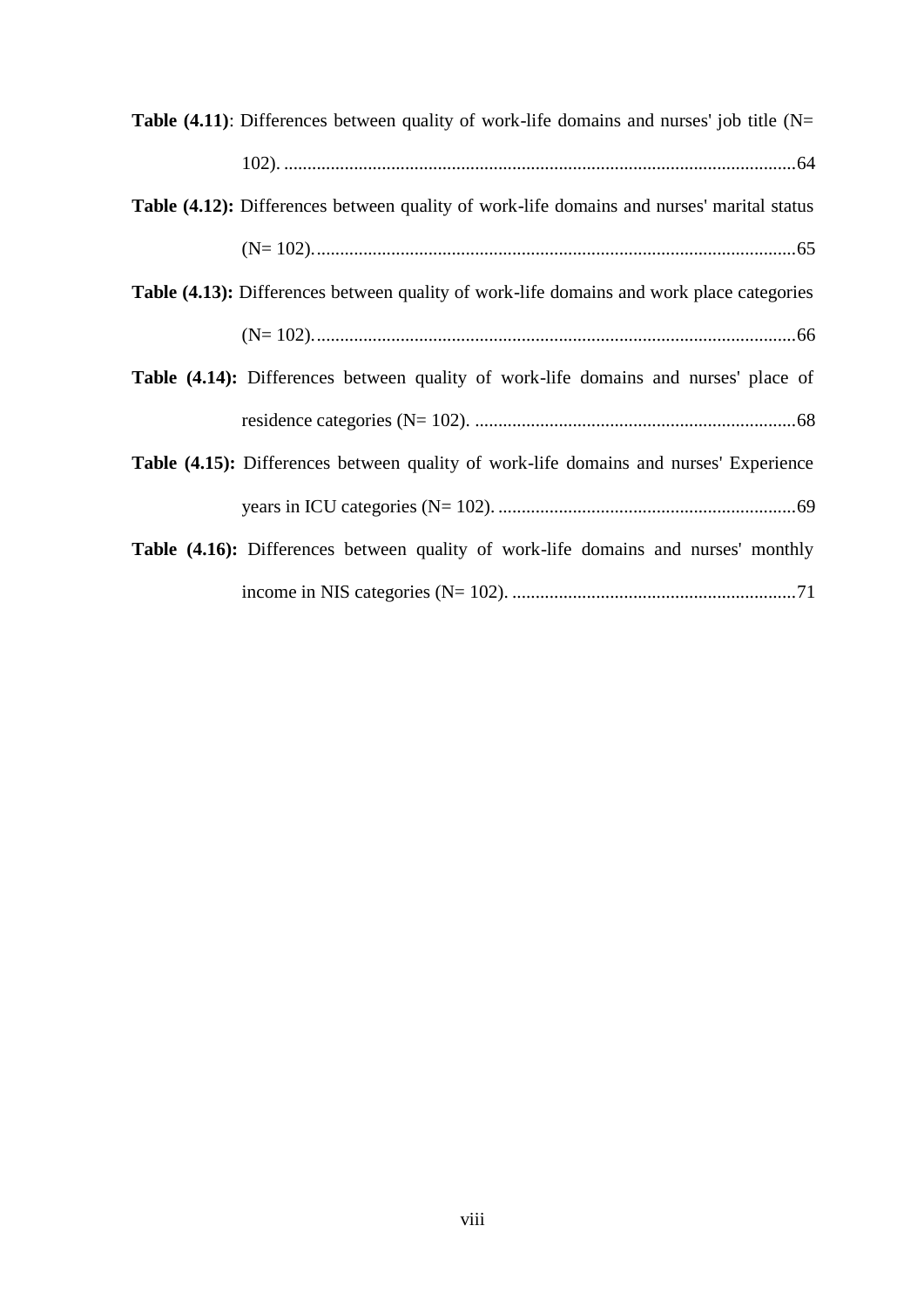## <span id="page-12-0"></span>**List of Figure**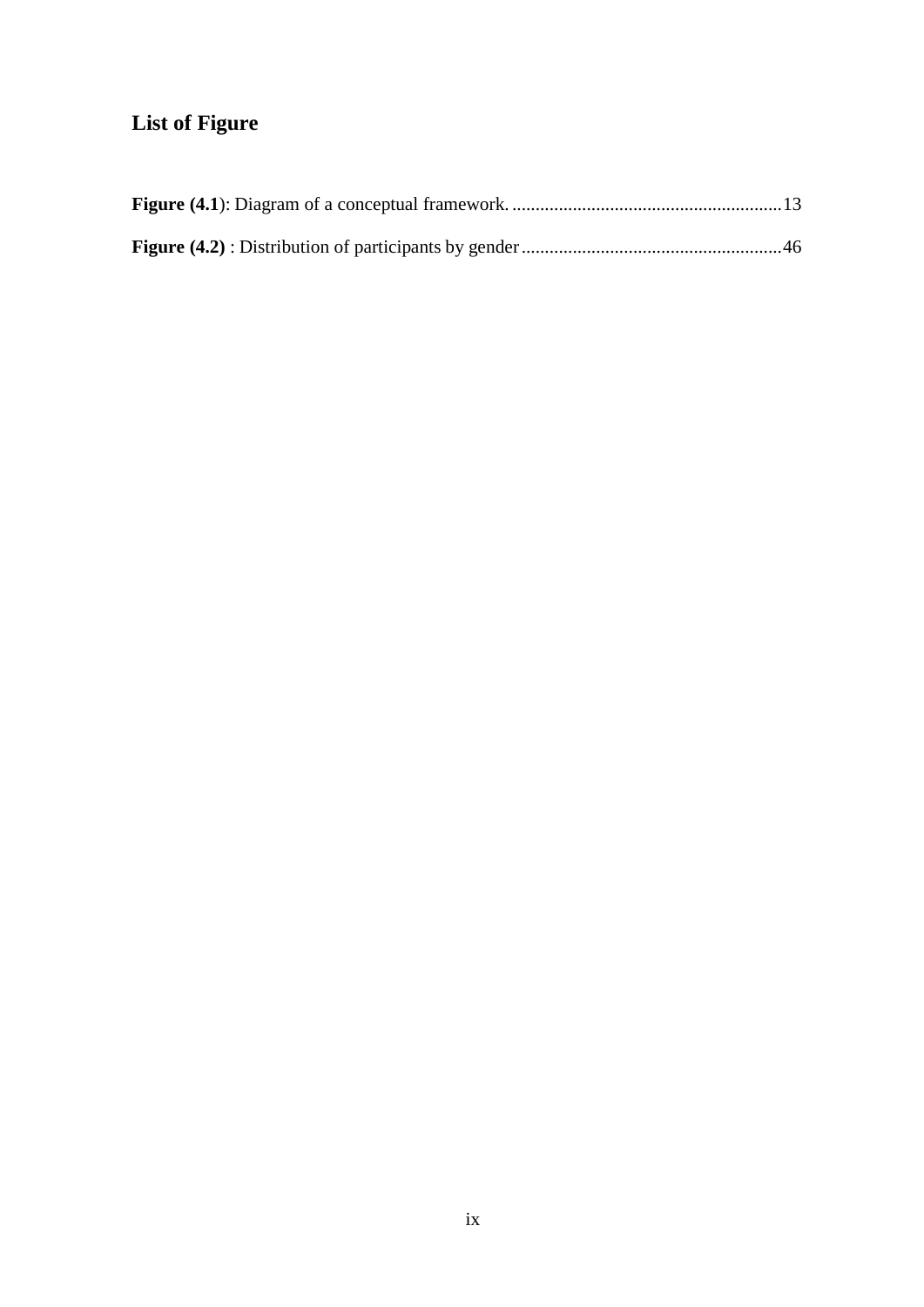## <span id="page-13-0"></span>**List of Annexes**